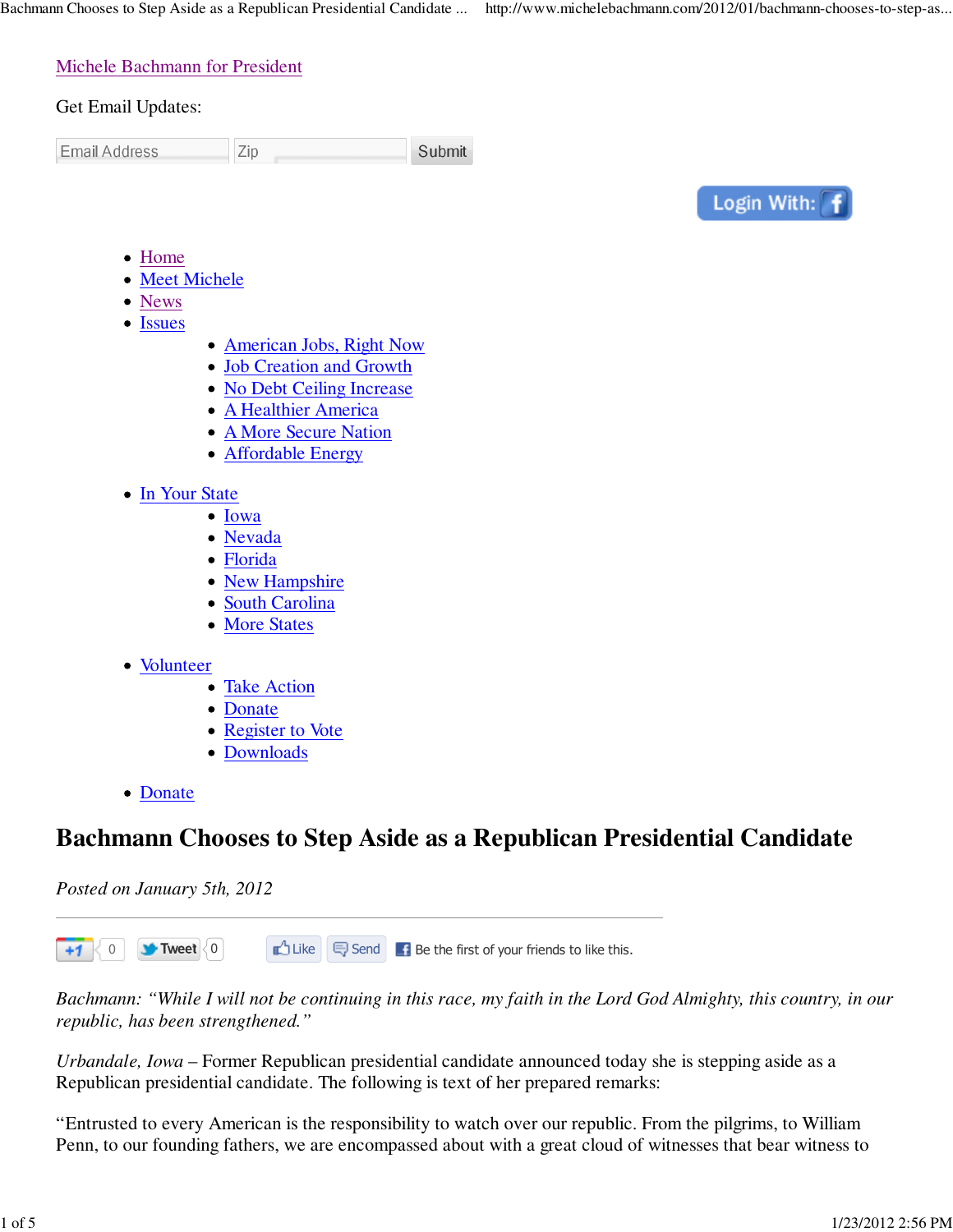the sacrifices made to establish our country and the precious principles of freedom that make it the greatest force for good on the planet. Each generation serves as the next stepping stone down the path of liberty.

"Everyday I am reminded of the connection we have to the principles of freedom and justice by a painting, Howard Chandler Christy's scene at the Signing of the Constitution of the United States, which hangs in the East Grand Stairway of the United States Capitol.

"But never was the painting's reminder more poignant than on the evening of March 21, 2010, the day Obamacare was passed. Staring out from the painting is the face of Ben Franklin as a consistent reminder of the fragile Republic he and the founders gave to us. That day served as the inspiration for my run for the presidency of the United States, because I believed firmly that what we had done in passing Obamacare endangered our Republic. I believed that it was my obligation to ensure that President Obama's program of socialized medicine was stopped before it became fully implemented.

"And so my message has been the necessity for the complete repeal of Obamacare in this once in a lifetime campaign cycle. Obamacare represents the largest expansion of entitlement spending and playground of left wing social engineering in our country's history and must be stopped. Its repeal is more than just cliche for me, it is essential to my core of conviction because Obamacare violates the fundamental rights of freedom at the core of our republic, including for the first time in the history of the country, taxpayer funded abortion.

"Deeply troubled by the state of our country, I ran for the Presidency foremost as an American citizen who believes in the foundation and greatness of our American principles. Our principles derive their meaning from the founders beliefs, rooted in the truths of the Bible.

"And, while a Congresswoman by title, a politician I will never be. Motivated not by vainglory or the promise of political power, I have served one singular purpose in Washington DC – to lead an effort begun by the people to restore America. I ran as the next stepping stone of passing on and protecting the torch of freedom. That duty required taking on the charge of repealing Obamacare and Dodd-Frank, which mandated ensuring the election of thirteen more republican senators to guarantee their demise.

"The implementation of Obamacare will represent a turning point for our country and our economy. And I worried what a future painting in Christy's vain might depict should Obamacare be placed into effect. Would future generations ask of us, what did we do and what did we give up to ensure the survival of our republic? I ran because I realized that 2012 is our last chance to get rid of Obamacare and Dodd-Frank, and I knew how to get rid of them. And I ran not only for me, but also to elect 13 more United States senators who could help me repeal it.

"I ran because I have believed that since day one Barack Obama's policies, based in socialism, are destructive to the very foundations of our republic. I ran because I wanted my children and all of the children of this country to live free and have better opportunities than their parents had. I ran to secure the promise of their future. And so I decided to stand up for our country and fight.

"And I'll keep fighting the president's agenda of socialism. And I'll keep fighting for you. Fighting for more liberty and less government. Fighting to stop the overspending in Washington. Fighting to keep our country free, safe and sovereign. Fighting against crony capitalism in Washington. Fighting to end excessive government regulation and a tax code that is unfair and kills American competitiveness. Fighting to legalize American energy production. Fighting for American families. Fighting to protect life from conception until natural death. Fighting to protect traditional marriage. Fighting to secure our borders. And fighting for religious liberty. I will fight for this country and for the American people everyday in the way that God allows me.

"And so I came back here to this wonderful state where I was born and raised and that I've come to trust and love. And I had just one message: to tell you that I mean what I say and say what I mean. I've told you the truth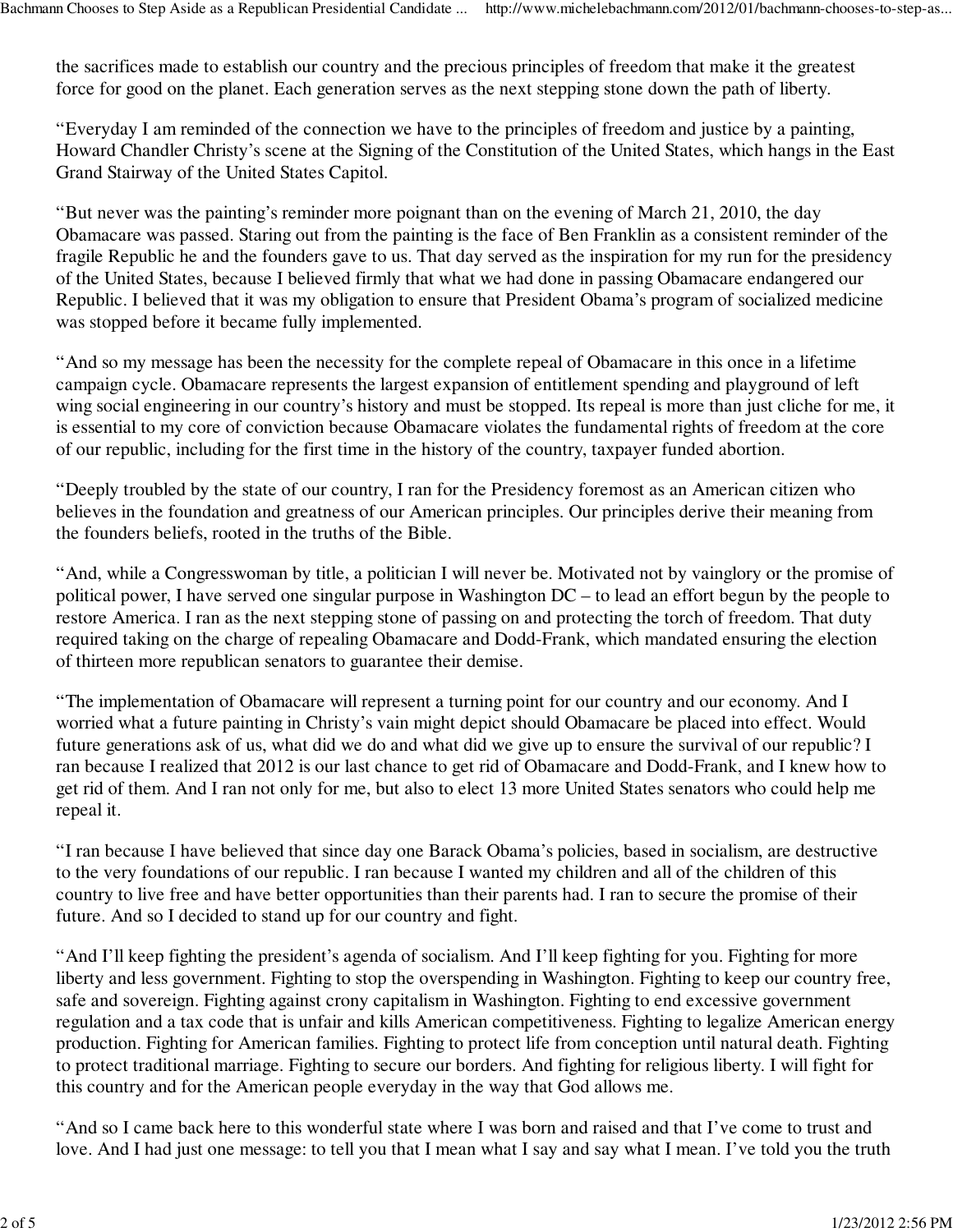that our country is in trouble and that this might be the last election to turn the country around before we go down the road to socialism to a burden of debt too heavy for our children to bear. I didn't just tell you what the polls said you wanted to hear. I didn't tell you what I knew to be false. I didn't try to spin you. I listened to the people of Iowa and all across America, and they agree that President Obama and his liberal policies must be stopped and that we must repeal Obamacare.

"I sought nomination of the party of Lincoln and of Reagan that believes in the strength and goodness of the American people and that America is the greatest force for good on the planet. We don't believe that government has the answers, but that it should respect the rights and opportunities of the people to whom we are accountable. We believe that government should do its job as enumerated by the constitution and not your job, and that it should do it without spending more than it takes in.

"Last night the people of Iowa spoke with a clear voice, and so I have decided to stand aside. I believe that if we are going to repeal Obamacare, turn our economy around and take back our country we must be united. I believe we must rally behind the person our country and our party selects to be that standard bearer. But make no mistake I will continue to be a strong voice. I will continue to stand and fight for this country and for the American people and for our freedom because Mr. Franklin and all of the founders, all of the men and women who given their last full measure of devotion are watching us. And we owe it to them, to our posterity, and to our God to keep our republic free.

"I will be forever grateful to this state and its people for launching us on this path with our victory in the Iowa Straw Poll. While I will not be continuing in this race, my faith in the Lord God Almighty, this country, in our republic, has been strengthened. As I have traveled around this state and the country I have seen the very best in America, our people. And I will always believe in the greatness of them and the greatness of our God.

"And, of course, I am deeply grateful to our entire campaign team, here in Iowa, in South Carolina and everywhere. I have no regrets. We never compromised our principles and we can leave this race knowing that we ran it with integrity and that we made an important contribution.

"I want to thank my husband, Marcus, and my entire family. They, along with the Lord's provision of His incomprable faithfulness, have been my strength through the campaign. I look forward to the next chapter in God's plan–He has one for each of us, you know, if we will only cooperate with Him. He has always had something greater around the corner beyond what any of us could have ever imagined. I have lived an incredibly blessed life and am grateful to have been part of this presidential campaign.

"Thank you, God Bless you and God Bless the United States of America."

Print This Post

# **Facebook Updates**

*Campaigning for the past six months in my home state of Iowa has been one of the greatest pleasures of my life, and I am truly grateful for the privilege of meeting and reconnecting with so many wonderful people. As Iowans begin the process of caucusing tonight, I am confident that our message of consistent conservatism will resound across all of Iowa's 99 counties. Iowans, this is our chance to take our country back. Let's get started.*



**Michele Bachmann** on Facebook Like 458,868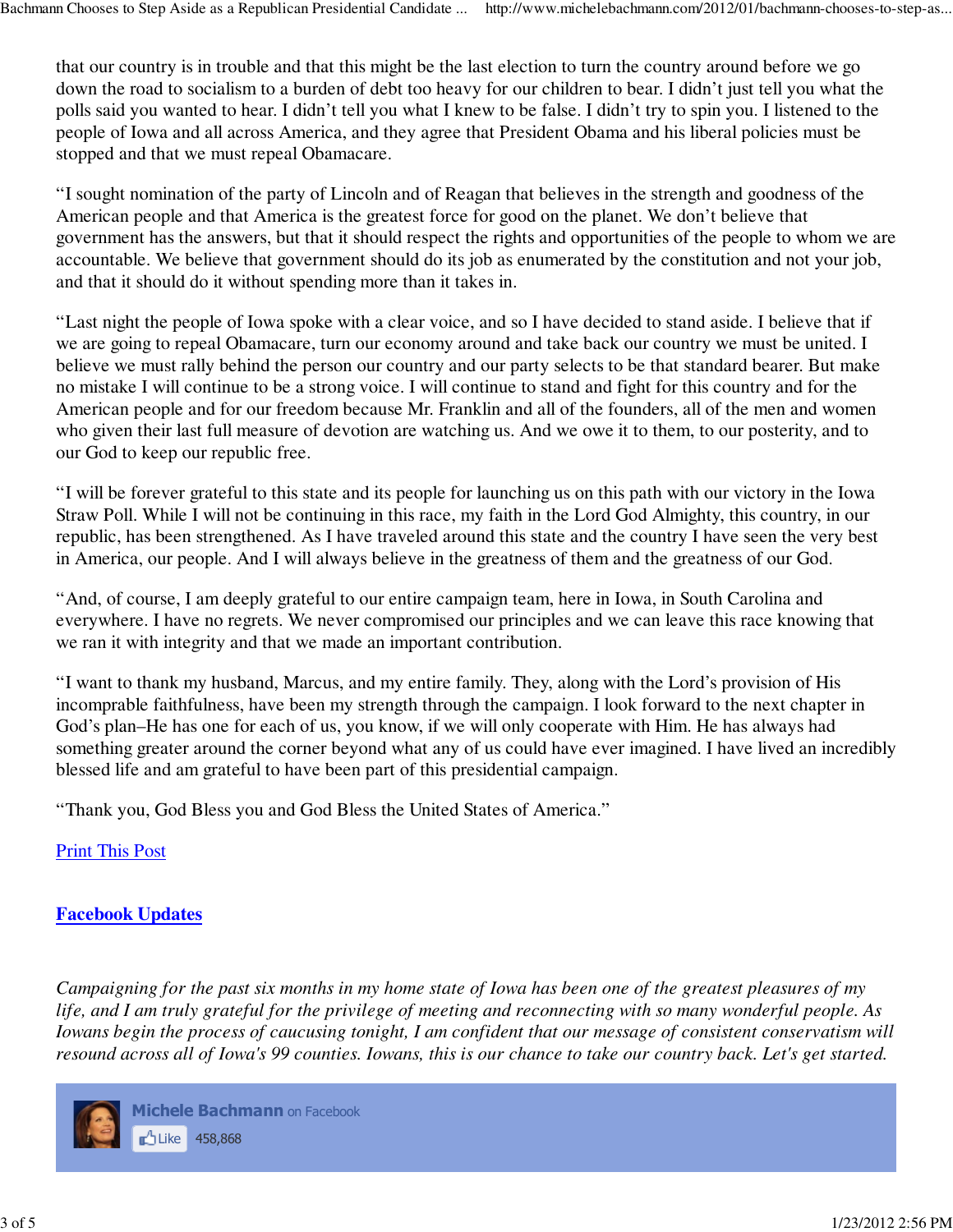# **Stay Up To Date With Michele:**

| <b>First Name</b>                 | Last Name                                            | Email Address | Zip | Submit |
|-----------------------------------|------------------------------------------------------|---------------|-----|--------|
|                                   |                                                      |               |     |        |
| <b>MICHELE</b><br><b>BAC#MANN</b> | <b>VISIT THE OFFICIAL</b><br><b>MICHELE BACHMANN</b> |               |     |        |
|                                   | <b>ONLINE STORE</b>                                  |               |     |        |
|                                   | <b>CLICK HERE</b>                                    |               |     |        |

#### **About Michele**

Michele Bachmann is running for president to bring a new voice to the White House - a voice of constitutional conservatism, limited government, and a safe and secure America. Her top priorities as a constitutional conservative: restore our economy and create millions of new jobs, repeal Obamacare and its unconstitutional mandates, achieve deep spending cuts to reduce America's debt, strengthen the family and defend marriage, and rebuild respect for America as the shining city upon a hill.

#### LEARN MORE ABOUT MICHELE

- Home
- Meet Michele
- News
- Issues
- In Your State
- Volunteer
- Donate Today
- Store
- Contact Us
- Press Kit
- Invite Michele
- Privacy Policy



Bachmann for President P.O. Box 96891 | Washington, D.C. 20090-6891 info@michelebachmann.com 855-624-7737 | 855-MB4-PRES

Bachmann for President - Iowa 2775 86th Street | Urbandale, Iowa 50322 iowa@michelebachmann.com | 515-650-3202

Bachmann for President - South Carolina